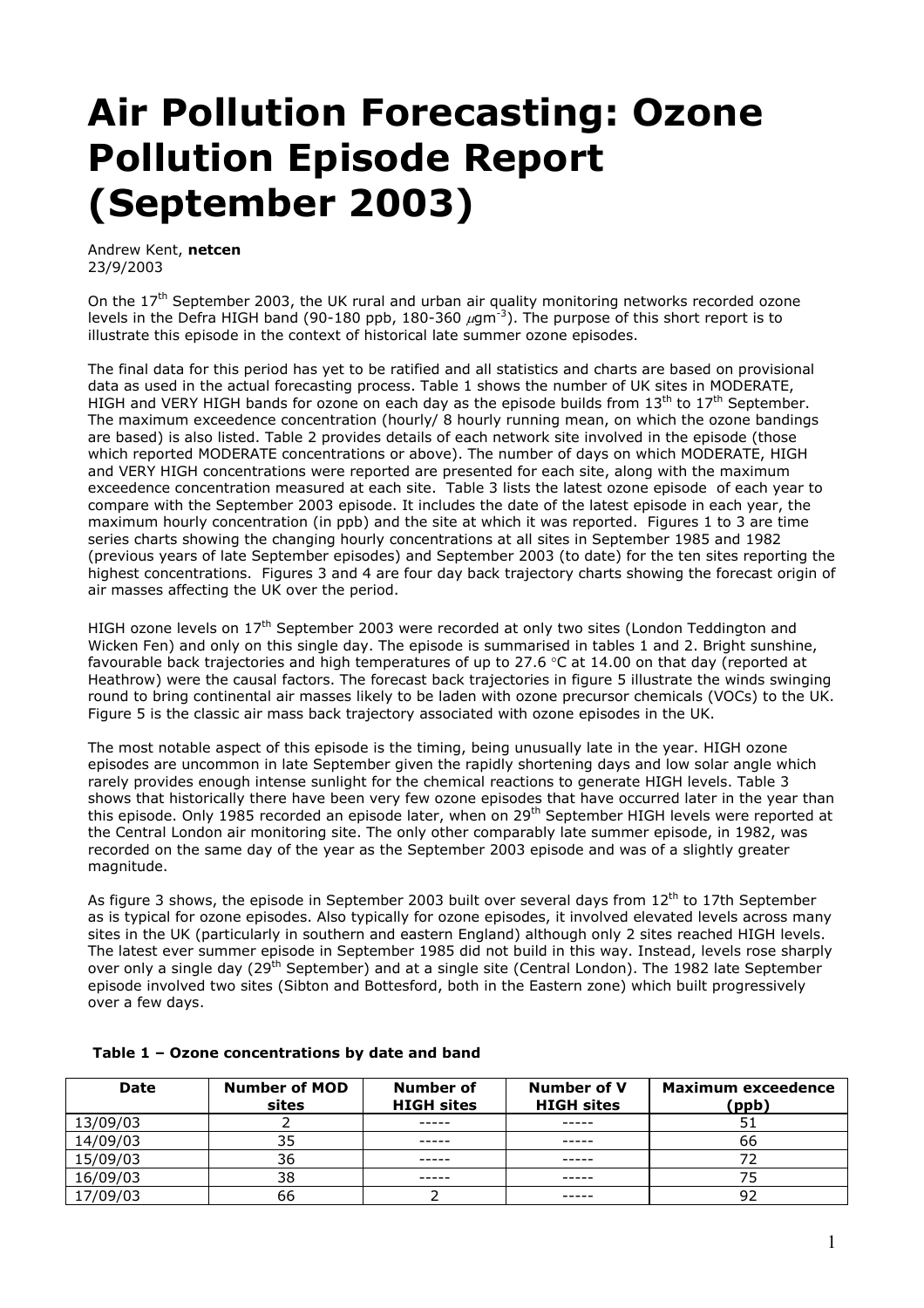## **Table 2 – Ozone concentrations by band and duration**

| <b>Site</b>                   | <b>Number days</b><br><b>MODERATE</b> | <b>Number</b><br>days HIGH | <b>Number days</b><br><b>VERY HIGH</b> | Maximum hourly/8<br>hourly mean mean<br>(ppb) |
|-------------------------------|---------------------------------------|----------------------------|----------------------------------------|-----------------------------------------------|
| London Teddington             | 3                                     | 1                          | -----                                  | 92                                            |
| Wicken Fen                    | 4                                     | $\mathbf{1}$               | -----                                  | 90                                            |
| London Brent                  | 4                                     | -----                      | -----                                  | 88                                            |
| Harwell                       | 5                                     | -----                      | -----                                  | 86                                            |
| Thurrock                      | $\overline{2}$                        | -----                      | -----                                  | 86                                            |
| Rochester                     | 2                                     | -----                      | -----                                  | 84                                            |
| London Westminster            | 4                                     | -----                      | -----                                  | 82                                            |
| Northampton                   | 4                                     | -----                      | -----                                  | 82                                            |
| Bolton                        | 5                                     | -----                      | -----                                  | 81                                            |
| Lullington Heath              | 3                                     | -----                      | -----                                  | 81                                            |
| Southend-on-Sea               | $\overline{2}$                        | -----                      | -----                                  | 80                                            |
| London N. Kensington          | 4                                     | -----                      | -----                                  | 79                                            |
| Sibton                        | 4                                     | -----                      | -----                                  | 79                                            |
| St Osyth                      | 3                                     | -----                      | -----                                  | 79                                            |
| Bottesford                    | 4                                     | -----                      | -----                                  | 78                                            |
| Cwmbran                       |                                       | -----                      | -----                                  | 76                                            |
|                               | 4                                     |                            |                                        |                                               |
| London Haringey               | 2                                     | -----                      | -----                                  | 76                                            |
| Ladybower                     | 4                                     | -----                      | -----                                  | 75                                            |
| Port Talbot                   | 4                                     | -----                      | -----                                  | 75                                            |
| Weybourne                     | 4                                     | -----                      | -----                                  | 75                                            |
| Somerton                      | 4                                     | -----                      | -----                                  | 74                                            |
| Yarner Wood                   | 4                                     | -----                      |                                        | 74                                            |
| London Bexley                 | 3                                     | -----                      | -----                                  | 74                                            |
| Bournemouth                   | 4                                     | -----                      | -----                                  | 73                                            |
| <b>Coventry Memorial Park</b> | 4                                     | -----                      | -----                                  | 73                                            |
| Redcar                        | 4                                     | -----                      | -----                                  | 73                                            |
| Leamington Spa                | 3                                     | -----                      | -----                                  | 73                                            |
| Liverpool Speke               | 4                                     | -----                      | -----                                  | 72                                            |
| Birmingham East               | 4                                     | -----                      | -----                                  | 71                                            |
| Portsmouth                    | 4                                     | -----                      | -----                                  | 71                                            |
| London Bloomsbury             | $\mathbf{1}$                          | -----                      | -----                                  | 71                                            |
| London Wandsworth             | 1                                     | -----                      | -----                                  | 71                                            |
| Great Dun Fell                | 3                                     | -----                      | -----                                  | 70                                            |
| Blackpool                     | $\overline{2}$                        | -----                      | -----                                  | 70                                            |
| <b>Bristol Centre</b>         | 2                                     | -----                      | -----                                  | 69                                            |
| Swansea                       | 3                                     | -----                      | -----                                  | 68                                            |
| Aston Hill                    | 2                                     | -----                      | -----                                  | 68                                            |
| Glazebury                     | $\overline{2}$                        | -----                      | -----                                  | 68                                            |
| Middlesbrough                 | 4                                     | -----                      | -----                                  | 67                                            |
| Wolverhampton Centre          | 3                                     | -----                      | -----                                  | 67                                            |
| <b>Bush Estate</b>            | 1                                     | -----                      | -----                                  | 67                                            |
| Sheffield Centre              | 2                                     | -----                      | -----                                  | 66                                            |
| Norwich Centre                | $\mathbf{1}$                          | -----                      | -----                                  | 66                                            |
| <b>High Muffles</b>           | 4                                     | -----                      | -----                                  | 65                                            |
| Eskdalemuir                   | 1                                     | -----                      | -----                                  | 65                                            |
| London Southwark              | $\overline{c}$                        | -----                      | -----                                  | 64                                            |
| Wigan Leigh                   | $\overline{c}$                        | -----                      | -----                                  | 64                                            |
| Southampton Centre            | 3                                     | -----                      | -----                                  | 63                                            |
| Sandwell West Bromwich        | $\overline{c}$                        | -----                      | -----                                  | 63                                            |
| Leicester Centre              | 1                                     | -----                      | -----                                  | 63                                            |
| Preston                       | 3                                     | -----                      | -----                                  | 62                                            |
| Salford Eccles                | 3                                     | -----                      | -----                                  | 62                                            |
|                               | 3                                     | -----                      | -----                                  | 62                                            |
| Wirral Tranmere               |                                       |                            |                                        | 61                                            |
| Strath Vaich                  | $\overline{c}$                        | -----                      | -----                                  | 61                                            |
| Nottingham Centre             | $\mathbf{1}$                          | -----                      | -----                                  |                                               |
| <b>Barnsley Gawber</b>        | 2                                     | -----                      | -----                                  | 57                                            |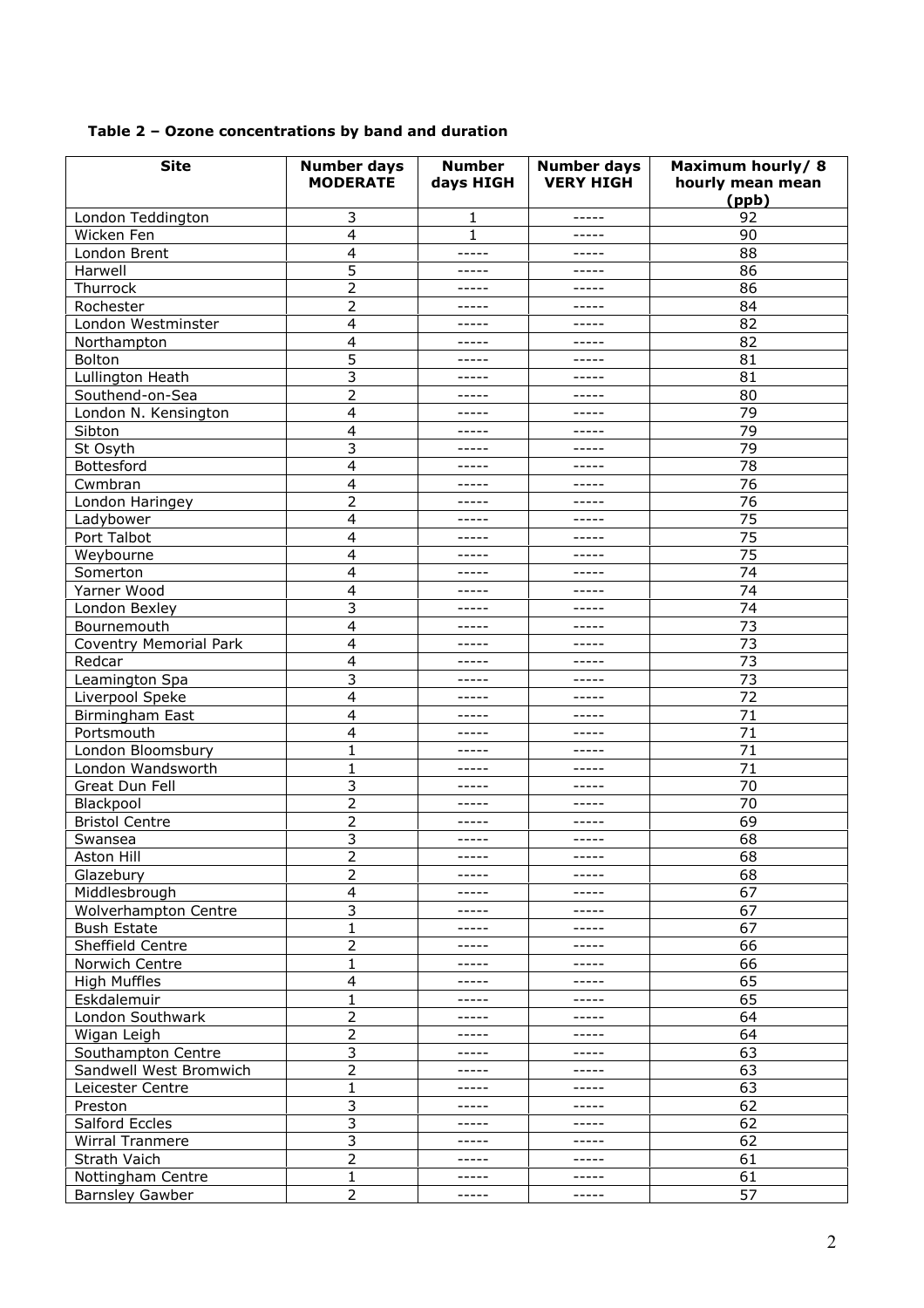| <b>Site</b>            | <b>Number days</b><br><b>MODERATE</b> | <b>Number</b><br>days HIGH | <b>Number days</b><br><b>VERY HIGH</b> | Maximum hourly/8<br>hourly mean mean<br>(ppb) |
|------------------------|---------------------------------------|----------------------------|----------------------------------------|-----------------------------------------------|
| Newcastle Centre       |                                       |                            |                                        | 56                                            |
| Stoke-on-Trent Centre  |                                       |                            |                                        | 56                                            |
| <b>Plymouth Centre</b> |                                       |                            |                                        | 55                                            |
| Rotherham Centre       |                                       |                            |                                        | 54                                            |
| Lough Navar            |                                       |                            |                                        | 54                                            |
| <b>Bradford Centre</b> |                                       |                            |                                        | 53                                            |
| <b>Cardiff Centre</b>  |                                       |                            |                                        | 52                                            |
| <b>Belfast Centre</b>  |                                       |                            |                                        | 52                                            |
| Edinburgh Centre       |                                       |                            |                                        | 52                                            |
| Aberdeen               |                                       |                            |                                        | 51                                            |

N.B – In tables 1 and 2, in cases where levels progress through the MODERATE band and into the HIGH band over the course of a day, the occasion is counted in both the MODERATE and HIGH categories.

| Year  | <b>Date</b> | <b>Max hourly concentration</b> | <b>Site</b>         |
|-------|-------------|---------------------------------|---------------------|
|       |             | (ppb)                           |                     |
| 1972  | 24-Aug      | 104                             | Central London      |
| 1973  | 09-Sep      | 104                             | Central London      |
| 1974  | $21 - Aug$  | $\overline{91}$                 | Central London      |
| 1975  | $01-$ Sep   | $\overline{95}$                 | Chilworth           |
| 1976  | $26 - Aug$  | 98                              | London Islington    |
| 1977  | $14-Sep$    | 134                             | London Canvey       |
| 1978  | $30 -$ Jul  | 91                              | Sibton              |
| 1979  | 30-Aug      | 108                             | Stevenage           |
| 1980  | $13 - Jun$  | 110                             | London Harrow       |
| 1981  | 10-Sep      | 111                             | Sibton              |
| 1982  | 17-Sep      | 102                             | Bottesford/ Sibton  |
| 1983  | $31 - Aug$  | 115                             | Stevenage           |
| 1984  | 27-Aug      | 93                              | Harwell             |
| 1985  | $29-$ Sep   | 101                             | Central London      |
| 1986  | $30 - Jun$  | 93                              | Stevenage           |
| 1987  | 16-Aug      | $\overline{96}$                 | Lullington Heath    |
| 1988  | 08-Sep      | 105                             | Glazebury           |
| 1989  | 07-Sep      | 95                              | Lullington Heath    |
| 1990  | 29-Aug      | 101                             | Sibton              |
| 1991  | 11-Sep      | 97                              | Yarner Wood         |
| 1992  | $01 - Aug$  | 98                              | Sibton              |
| 1993  | $30 - Jun$  | 99                              | <b>High Muffles</b> |
| 1994  | $30 -$ Jul  | 110                             | Sibton              |
| 1995  | $22$ -Aug   | 96                              | Middlesbrough       |
| 1996  | $19 - Aug$  | 94                              | Rochester           |
| 1997  | $21 - Aug$  | 90                              | Rochester           |
| 1998  | $11 - Aug$  | 120                             | Rochester           |
| 1999  | 11-Sep      | 95                              | Norwich Centre      |
| 2000  | $19 - Jun$  | $\overline{97}$                 | Norwich Centre      |
| 2001  | $28 -$ Jul  | $\overline{93}$                 | London Teddington   |
| 2002  | 17-Aug      | 136                             | St. Osyth           |
| 2003* | $17-$ Sep   | $\overline{92}$                 | London Teddington   |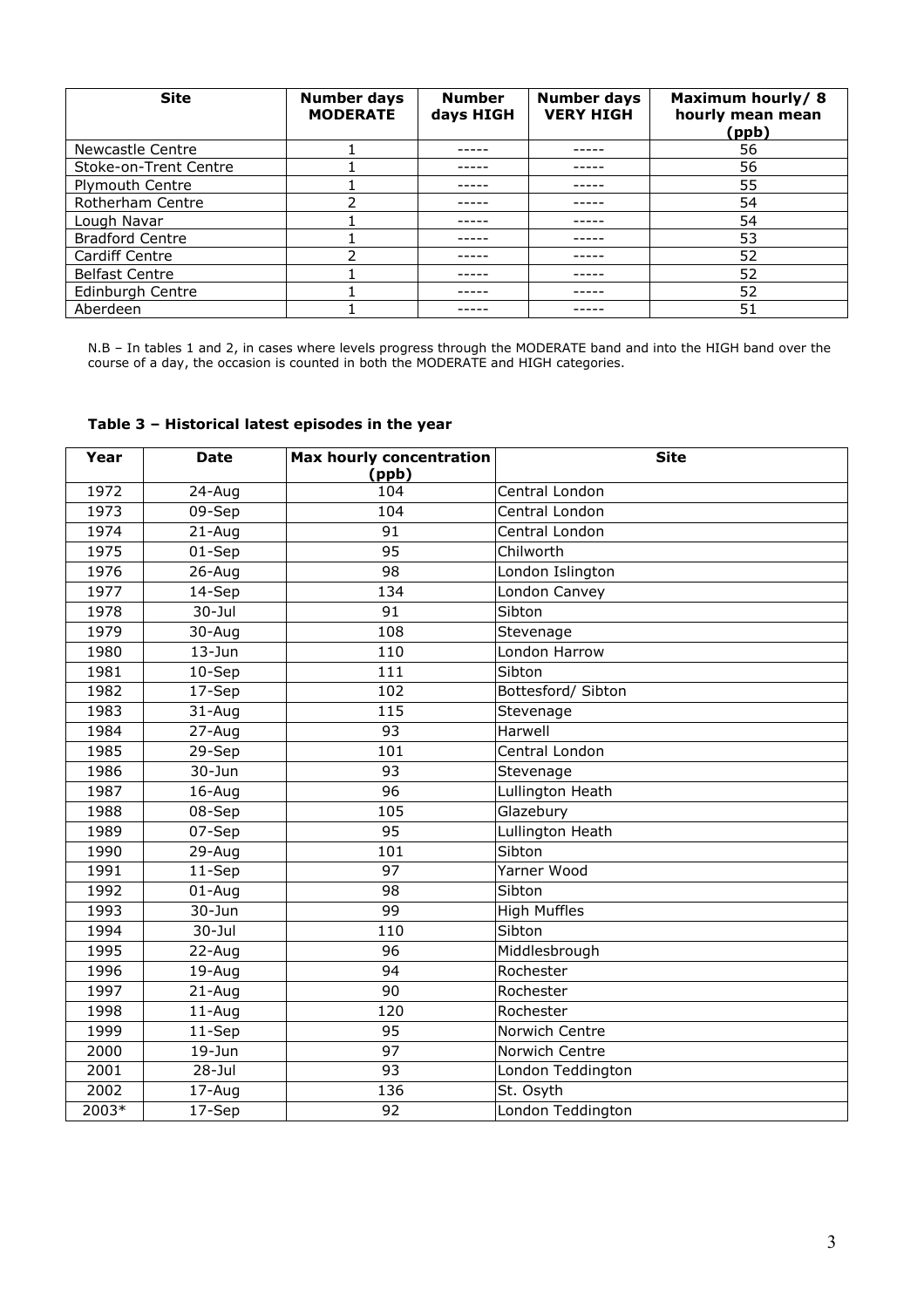

**Figure 1 – time series chart of hourly ozone concentrations over September 1985**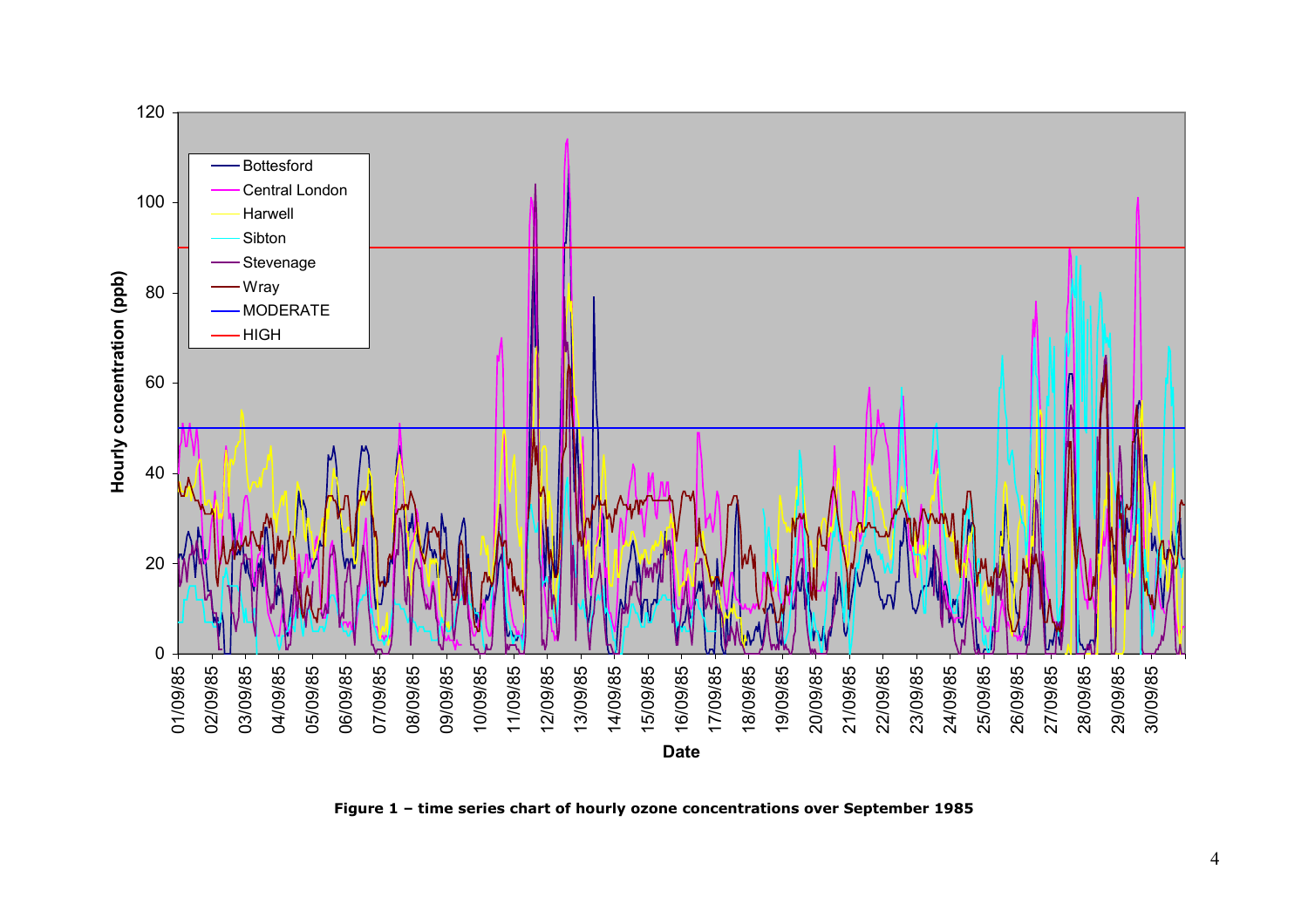

**Figure 2 – time series chart of hourly ozone concentrations over September 1982**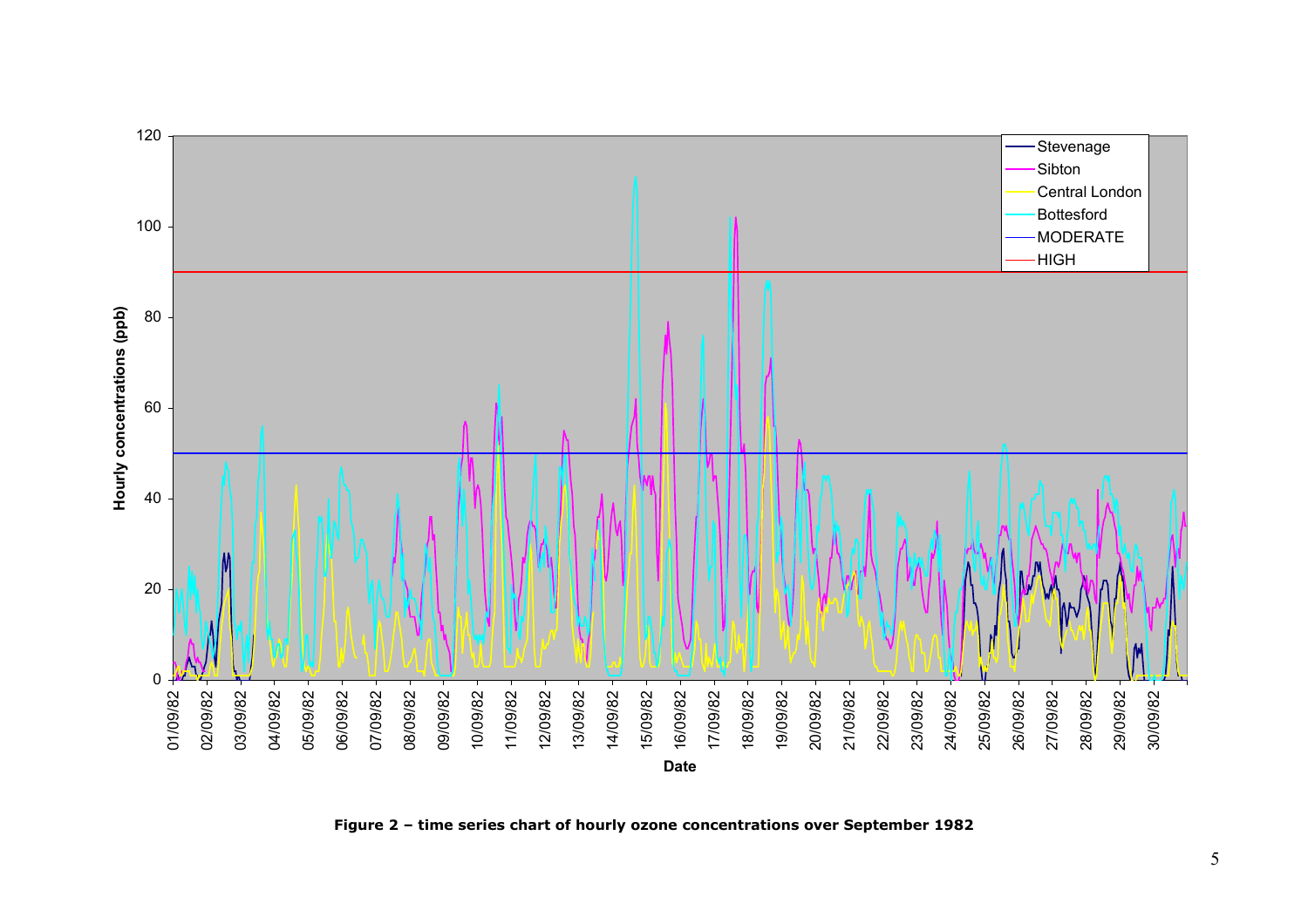

**Figure 3 – time series chart of hourly ozone concentrations over September 2003 (to date)**